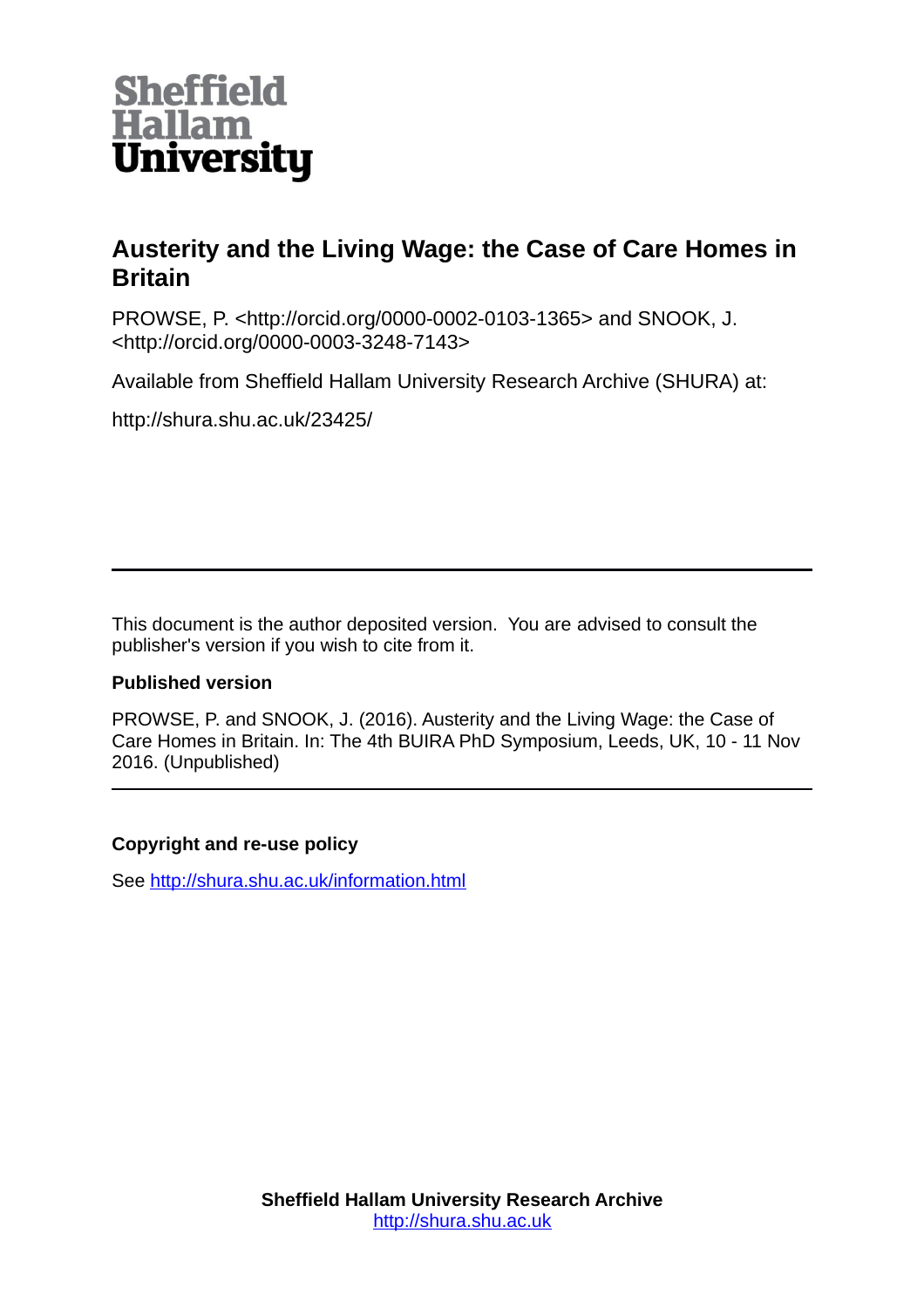## **Abstract for BUIRA Stream, Low pay and Living Wage Stream 2016**

Title: Austerity and the Living Wage: the Case of Care Homes in Britain

Authors: Peter Prowse (Sheffield Hallam University), Julie Prowse (University of Bradford) and Jereme Snook (Sheffield Hallam University).

This paper presents some preliminary findings that examine the issues of low pay and the living wage in the care sector from the perspectives of employers, **u**nions and local government. To date researchers have not explored a joint perspective of employers, trade unions and local government campaigning collaboratively for an increase in public funding to fund the national minimum wages and Living Wage set by the Living wage Foundation and the implications for care workers (Crawford and Read, 2015). Grimshaw et al (2014) focussed on the structures of collective bargaining to improve equity and reduce low pay but there are sectors that have little influence in collective bargaining due to low levels of unionisation and evidence to increase their pay is limited trade unions submissions to the Low Pay Commission (LPC). One particular solution to low union presence is the development of living wage campaigns from community organisers (Lopes and Hall, 2015). In contrast Sims and Holgate (2010) highlight fundamental differences in the objectives of community and trade union organising. There still remains a gap in organising and recruiting large sections of care workers who are increasing is demand and remain in the sections of low paid workers inh the ecnomy.

The Care Act (2014) changed the delivery of social care and local government now commission rather than provide care. Between 2015 and 2020 the number of people aged over 65 will grow by 12% (1.1 million) and will increase the demand for care (House of Commons Library, 2015).The bulk of care is delivered by a range of private companies and providers, whose workforce are mainly support/care workers paid on the national minimum wage(Grant Thornton, 2014). An analysis of this sector indicates this workforce is projected to increase (Gardiner and Hussein, 2015).

The LPC expressed concern about the reduction in local government funding to pay the national minimum wage rates (Low Pay Commission, 2015: 216; Pennycook, 2013; Unison, 2015). It is estimated the increase in the national minimum wage to £7-65 per hour would affect 275,000 support workers (Resolution Foundation, 2013). Whilst, the United Kingdom Health Care Association calculated the national minimum wage pay increases will require additional funding from Local Authorities of between £753 million to £1 billion (HM Treasury, 2015; UKHCA, 2015). The LPC recommended pay increases for the national minimum wage, and specifically identified care home employers paid just above the minima rates they set (Low Pay Commission, 2015; Resolution Foundation, 2014). Analysis of national rates found the majority of care workers were more likely to be paid at or below the national minimum wage with an increasing trend towards zero-hours contracts (Bessa et al, 2013).

Research on care homes are unique as the lemnd for care homes contunues to be

### Research Methods

The first phase of the research reported in this paper is the result of in-depth interviews with respective employers, unions and local authority representatives and explored three areas. First, it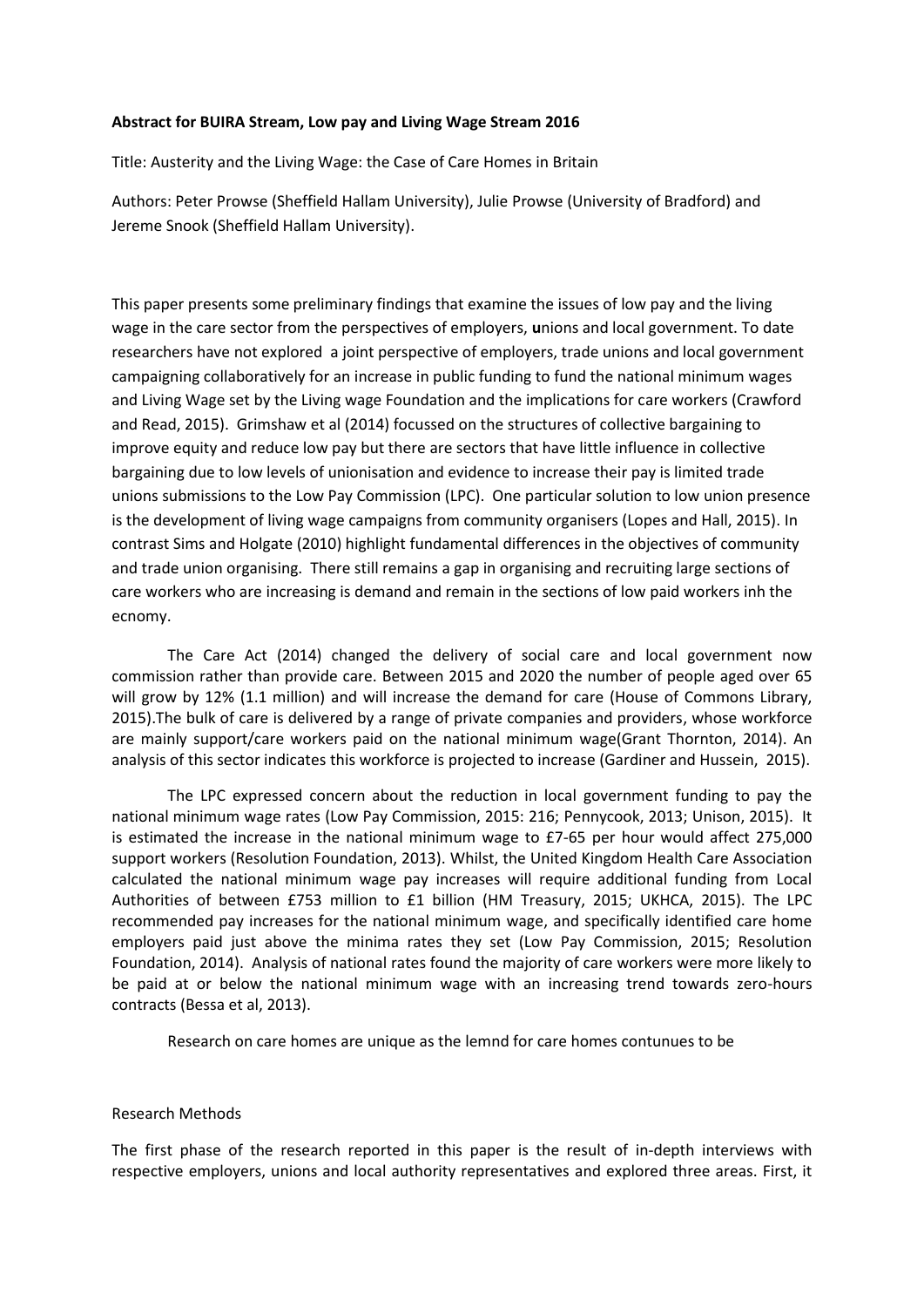examined unions, local authorities and small, regional and national/global employers' views on funding both the increases in the national minimum wage set by the LPC for 2015-2020 and the higher rate set by the Living Wage Foundation. Secondly it investigated employers' attitudes to funding the national minimum wage and their capacity to pay the living wage rate (above the LPC rate of hourly pay). Thirdly, it explored the potential for collaborative working between unions, local authorities and employers to deliver increased pay above the national living wage and to recruit care workers to unions.

### **References**

Bessa, I., Ford, C., Moore, S. and Stuart, M. (2013) *The National Minimum Wage, earnings and hours in the domiciliary care sector*, University of Leeds. Commissioned by the Low Pay Commission Available on:

[https://www.gov.uk/government/uploads/system/uploads/attachment\\_data/file/227614/LPC\\_-](https://www.gov.uk/government/uploads/system/uploads/attachment_data/file/227614/LPC_-_Final_Leeds_University_Report_-_26_February_2013SM2.pdf) Final Leeds University Report - 26 February 2013SM2.pdf

- Burns, D.J., Hyde, P.J. and Kilett, A.M. (forthcoming) `How Financial Cutbacks affect the quality of Jobs and Care for the Elderly`, *Industrial Relations and Labor Review*, doi.**10.1177/0019793916**640491.
- Crawford, E. and Read, C. (2015) *The Care collapse: The imminent crisis in residential care and its impact on the NHS*, ResPublica, November.
- Crawford, E., Read, C. and Sim, D. (2016) *Care After Cure: Creating a Track Pathway from Hospitals to CareHomesS*, ResPublica, March.
- Davies, G. and D'Arcy, C. (2016) *Weig*hing *Up the Wage Floor*:*Employers Responses to the National Living Wage*, Policy Report, CIPD and Resolution Foundatio
- Grant Thornton (2014) Residential Elderly Care: UK sector review. London: Grant Thornton. Available on [http://www.grant-thornton.co.uk/Documents/Private-Residential-Elderly-Care-UK-sector](http://www.grant-thornton.co.uk/Documents/Private-Residential-Elderly-Care-UK-sector-review.PDF)[review.PDF](http://www.grant-thornton.co.uk/Documents/Private-Residential-Elderly-Care-UK-sector-review.PDF)
- Gardiner, L. and Hussein, S. (2015) *As if we cared: The costs and benefits of the living wage for social care workers*, Resolution Foundation. March available on [http://www.resolutionfoundation.org/publications/as-if-we-cared-the-costs-and-benefits-of-a](http://www.resolutionfoundation.org/publications/as-if-we-cared-the-costs-and-benefits-of-a-living-wage-for-social-care-workers/)[living-wage-for-social-care-workers/](http://www.resolutionfoundation.org/publications/as-if-we-cared-the-costs-and-benefits-of-a-living-wage-for-social-care-workers/)
- Grimshaw, D. and Carroll, M. (2006) `Adjusting to the national minimum wage: constraints and incentives to change in six low-paying sectors`, *Industrial Relations Jiurnal*, **37**, 1: 22-47.
- Grimshaw, D., Bosch, G. and Rubery, J. (2014), Minimum Wages and Collective Bargaining: What Types of Pay Bargaining Can Foster Positive Pay Equity Outcomes? *British Journal of Industrial Relations*, 52, 3: 470–498.
- Grimshaw, D., Rubery, J. and Ugarte, S.E. (2015) `Does better quality contracting improve pay and HR practices? Evidence from for profit and voluntary sector providers for adult care services in England`, *Journal of Industrial Relations*, **57,** 4: 502-525**.**
- HM Treasury (2015) *Policy Paper Summer Budget 2015*, 8th July 2015, HC264 (London, House of Commons).
- House of Commons Library. (2015) Key Issues for a new Parliament: The Ageing Population at: <http://www.parliament.uk/business/publications/research/key-issues-parliament-2015/>
- Lloyd, C. and Mayhew, K. (2010) `Skill: the solution to low paid work` *Industrial Relations Journal*, **41**, 5: 429-445.
- Lopes, A. and Hall, T. (2015) `Organising migrant workers: the living wage campaign at the University of East London`, *Industrial Relations Journal*, 46, 3: 208-221.
- Low Pay Commission (2015) *National Minimum Wage: The Low Pay Commission Report 2105*, March 2015, Cm 9017, HMSO.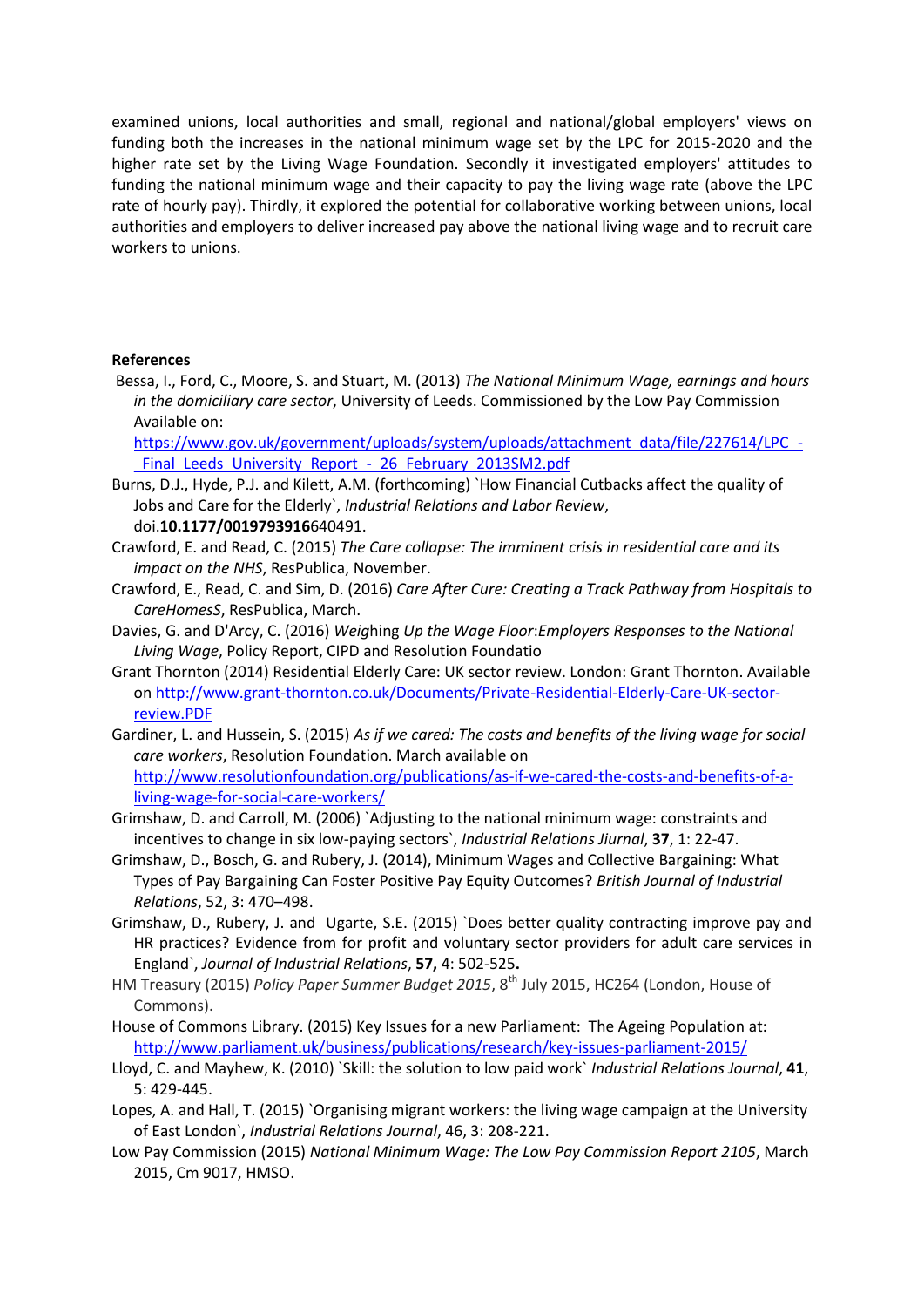- Murphy, C, and Turner, T. (2014) `Organising non-standard workers: union recruitment in the Irish care sector`, *Industrial Relations Journal*, **45**, 5: 373-388.
- Office for National Statistics (ONS) (2015) *Ageing of the UK Population* available on [http://www.ons.gov.uk/ons/rel/pop-estimate/population-estimates-for-uk--england-and-wales-](http://www.ons.gov.uk/ons/rel/pop-estimate/population-estimates-for-uk--england-and-wales--scotland-and-northern-ireland/mid-2014/sty-ageing-of-the-uk-population.html) [scotland-and-northern-ireland/mid-2014/sty-ageing-of-the-uk-population.html](http://www.ons.gov.uk/ons/rel/pop-estimate/population-estimates-for-uk--england-and-wales--scotland-and-northern-ireland/mid-2014/sty-ageing-of-the-uk-population.html) .
- Parker, J., Arrowsmith, J., Fells, R. and Prowse, P. (2016) `The Living Wage, concepts, contexts, concerns, *Labour and industry*, **26**, 1: 1-7
- Pennycook, M. (2013) Does it pay to care? Under-payment of the National Minimum Wage in the social care sector, Resolution Foundation.
- Prowse, P. and Fells, R. (2016) `The Living Wage: Policy and Practice` *Industrial Relations Journal*, **47**, 2: 144-162.
- Resolution Foundation (2014), *More Than a Minimum: The Resolution Foundation Review of the Future of the National Minimum Wage: Final Report*, (London, Resolution Foundation/Barrow Cadbury).
- Sims, M. and Holgate, J. (2010) ` Organising for what? Where is the debate on the politics of organising? *Work, Employment and Society*, 24, 1: 157-168.
- Smith, I. and Sith, S. (2016)Away From the Past and a Sustainable Future: How the UK's Health and Social Care Systems Can Be Reformed to Better Align With the Needs of Today's Society. *Health Service Journal:* London.
- Unison (2015) *Time For A Step Change: Unison's 2015 Submission to the Low Pay Commission*, Unison. Available on [https://www.unison.org.uk/content/uploads/2015/10/FINAL-Evidence-to](https://www.unison.org.uk/content/uploads/2015/10/FINAL-Evidence-to-the-Low-Pay-Commission-2015.pdf)[the-Low-Pay-Commission-2015.pdf](https://www.unison.org.uk/content/uploads/2015/10/FINAL-Evidence-to-the-Low-Pay-Commission-2015.pdf)
- United Kingdom Health Care Association (UKHCA) National living wage in the Homecare sector Open letter to Rt Hon. George Osborne MP available on

[http://www.ukhca.co.uk/mediastatement\\_information.aspx?releaseID=232675](http://www.ukhca.co.uk/mediastatement_information.aspx?releaseID=232675)

PJP/BUIRA2016/Prowse2/7 January 2016/wordcount1488